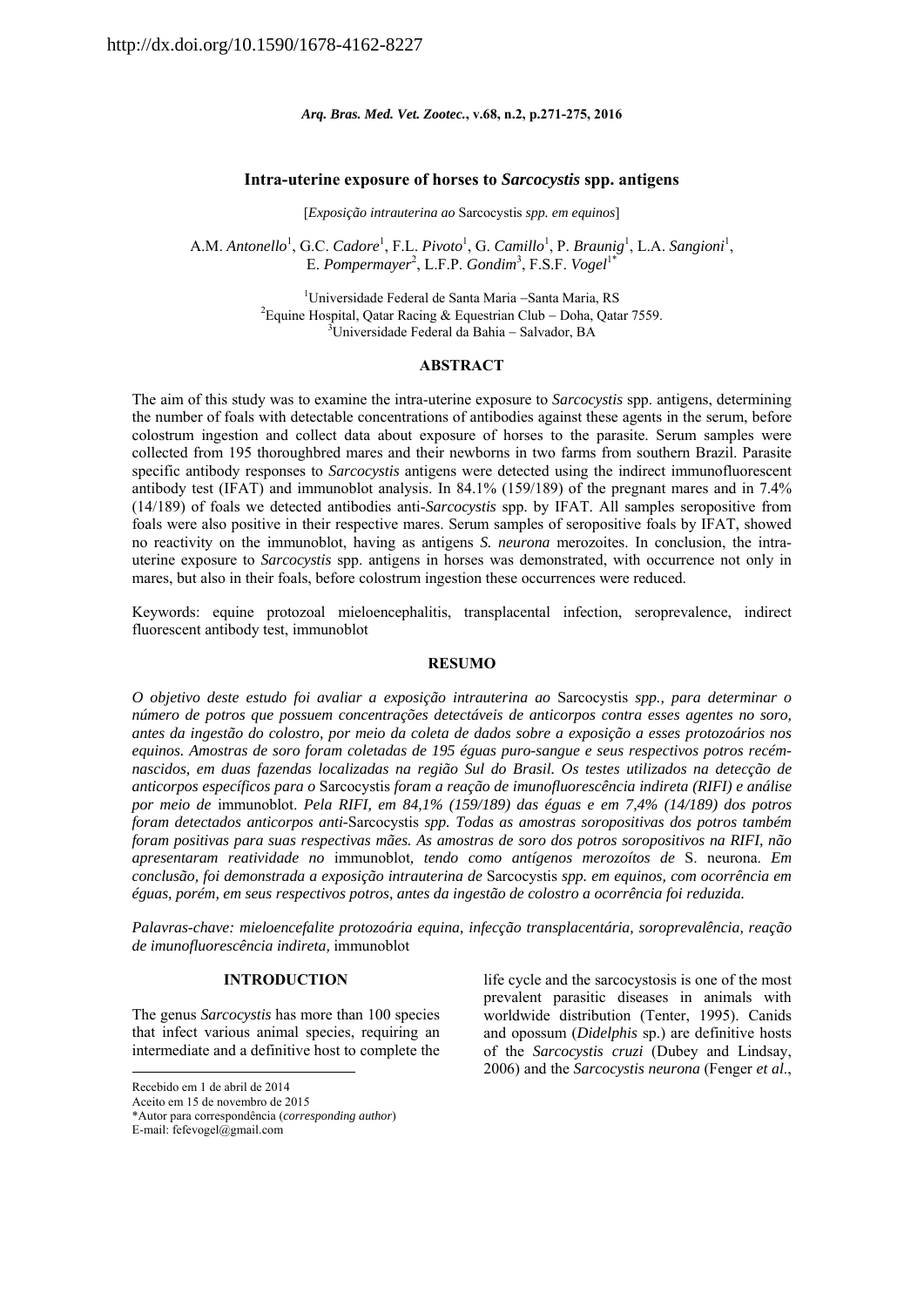1995; Dubey *et al*, 2001) respectively, and horses can be their intermediate hosts (Dubey *et al*, 2001). Transplacental transmission by Apicomplexa protozoa belonging to species of *Sarcocystis*, *Neospora* and *Toxoplasma* are related in animals of different species (Dubey, 1994; Tenter, 1995; Dubey, 2003). In horses, *Neospora* spp. and *T. gondii* have been detected in fetuses, newborn and foals, indicating that vertical transmission of the parasites may occur (Turner and Savva, 1990; Lindsay *et al*., 1996).

The *S. neurona* is described as the main agent of equine protozoal myeloencephalitis (EPM), a progressively debilitating neurological disease, which is often fatal (Dubey *et al*., 2001). The *N. hughesi* is also associated with EPM, causing similar clinical signs and microscopic lesions as *S. neurona* (Marsh *et al*., 1996). The diagnosis of EPM is usually based on results of clinical examination and by detection of the presence of *Sarcocystis* spp. specific antibodies in serum and cerebrospinal fluid (CSF) evaluation by immunoblot test (Granstrom *et al*., 1993).

The *S. neurona* is phylogenetically closely related to other cyst-forming protozoa that showed vertical transmission and some studies suggest its endogenous pathway transmission in horses. Evaluation of results of serological tests in young horses for the presence of *Sarcocystis* spp. antibodies may be complicated by the possibility of in utero exposure and the passive transfer of specific maternal antibodies (Cook *et al*., 2001). Detection of antibodies against *S. neurona* in pre-colostrum newborn serum indicates that the foal was exposed to parasite antigens in intra-uterine life, by the trans placental route (Perryman *et al*., 1980; Abd-Elnaeim *et al*., 2006). Therefore, the aim of this study was to examine the intra-uterine exposure to *Sarcocystis* spp. antigens, determining the number of foals that have detectable antibody dilution against these agents in the serum, before colostrum ingestion, and collect data about exposure of horses to the parasite in Brazil.

## **MATERIAL AND METHODS**

Serum samples were collected from 195 thoroughbred mares and their newborns in two farms from Southern Brazil. The animals were routinely monitored by a veterinarian and all deliveries were attended. Blood samples were collected immediately after delivery from mares and before colostrum ingestion from newborns. After collection, whole blood was centrifuged at 250x*g* for 10 minutes at room temperature to obtain the serum, which was stored at -20° C until testing.

The survey of immunoglobulin G (IgG) anti-*S. neurona* was performed using indirect fluorescent antibody test (IFAT). *S. neurona*  merozoites of SN-37R strain (Sofaly *et al*., 2002) were used as antigen. To carry on IFAT with the mares' serum samples, we used a cutoff of 1:50 for screening, whereas the foals were considered positive at a dilution of 1:25. Anti-equine IgG (Goat Anti-Equine IgG FITC®, 160A, Southern Biotech, Oxmoor Blvd, Birmingham, USA) antibody conjugated to fluorescein was used as the secondary antibody. Serum samples known to be positive (from a mare experimentally infected, that was seronegative for *Neospora* spp.) or negative (from a seronegative newborn) for the presence of antibodies against *S. neurona* were used as positive and negative controls, respectively, on each slide. Samples were considered positive if there was fluorescence on the entire *S. neurona* merozoites surface, and as negative when the fluorescence was either apical or absent (Duarte *et al*., 2003). After obtaining the positive and negative results from IFAT, samples from positive mares were titrated. Titers were determined by the maximum dilution at which the fluorescence was observed.

The immunobloting was performed according to Granstrom *et al*. (1993), with modifications in foals' positive serum samples for *Sarcocystis* spp. Immunoblots were prepared with *S. neurona* antigens by using a concentration of  $10^7$ parasites/mL sonicated four times, 15s each at 40MHz. Buffer was added and samples were heated at 95°C for 5min and the proteins were separated electrophoretically on a 15% sodium dodecyl sulfate-polyacrylamida gel electrophoresis (SDS-PAGE) at 120V and 10mA by 120min. Pre stained SDS-PAGE molecular weight markers (High-and low-range SDS-PAGE molecular weight markers, Bio-Rad Laboratories) were included with each gel. After separation by electrophoresis, antigens were then transferred to Nitrocellulose Supported Transfer Membrane (Gibco®). Before applying the primary antibody, membranes were blocked with 5% (w/v) dried milk in tris-buffered saline plus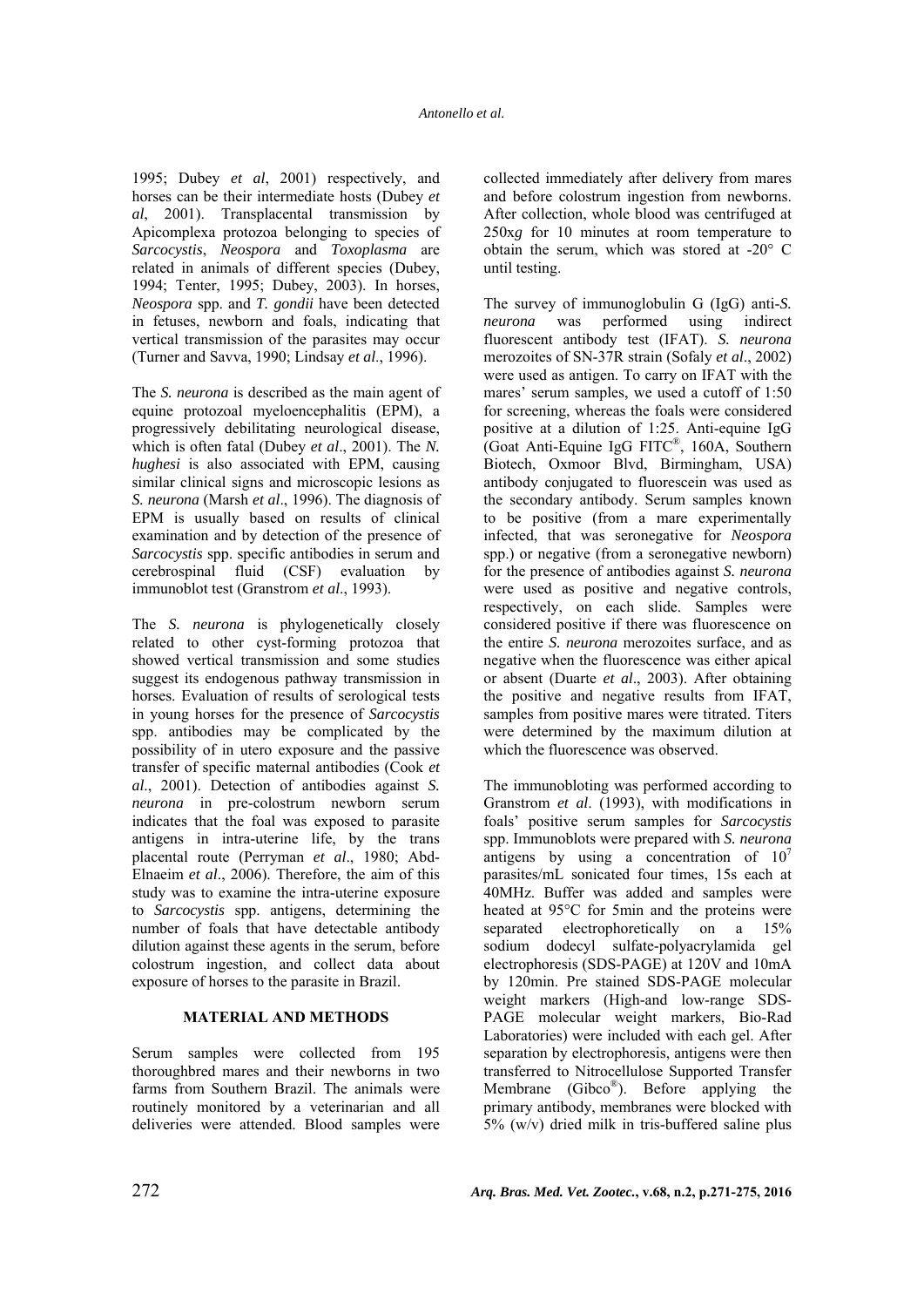tween (TBS-t) solution. Membranes were allocated in mini blotter, with each lane probed with equine serum samples at dilution 1:10 (Vardeleon *et al*., 2001). Serum from a horse infected with *S. neurona* was included as positive control for immunoblot, and a negative control horse were included as well. These were incubated overnight at 4°C and membranes were then washed three times for 10min each with TBS-t and incubated with a secondary antibody, peroxidase labeled rabbit anti-equine IgG (Anti-Horse IgG – Peroxidase, Sigma-Aldrich, St. Louis, MO) for 1h at room temperature followed by washing and development using 3,3' diaminobenzidine (Sigma-Aldrich, St. Louis, MO).

The serological prevalence of mares and precolostral foals, as well as the frequency of vertical transmission were compared using chisquare contingency tables. P values to assess the statistical difference were calculated by Fisher's test (GraphPad Prism  $5^{\circledR}$ ).

All procedures of animal handling and experimentation were performed according to recommendations from the Brazilian Committee and Experimentation (Cobea; law # 6.638 of May 8, 1979) and were approved by the Animal Use Ethics Committee (CEUA) of Universidade Federal de Santa Maria, registration number 081/2009.

## **RESULTS AND DISCUSSION**

The genus *Sarcocystis* host range is large, making it difficult to control in the herds. To investigate the occurrence of transplacental transmission, the presence of immunoglobulins in mare serum during parturition and in their newborns before colostrum ingestion was evaluated. To determine the vertical transmission occurrence by genus *Sarcocystis* in horses, antibodies anti-*Sarcocystis* spp. was researched in serum from mares and their foals by IFAT. Screening of pregnant mares revealed that 84.1% (159/189) were seropositive for *Sarcocystis* spp., and 7.4% (14/189) of foals were positive for antibodies to *Sarcocystis* spp. A high occurrence among mares was observed when compared with other studies (Dubey *et al*., 1999; Hoane *et al*., 2006), considering that the prevalence varies according to the region and group of animals evaluated (Vardeleon *et al*., 2001). The lower antibodies against *Sarcocystis* spp. detected in foals (7.4% - 14/189) was expected, because the neonatal foals before suckling are a gamma globulinemics, due to the equine placenta being characterized as a difuse, epitheliochorial type which prevents any significant placental transmission of antibodies during gestation (Jeffcott, 1974; Jeffcott, 1975).

No reports were found regarding intrauterine exposure to *Sarcocystis* in spite of its phylogenetic proximity with other protozoa of which transplacental infection has been confirmed as *Neospora* spp. (Locatelli-Dittrich *et al*., 2006; Pusterla *et al*., 2010; Antonello *et al*., 2012) and *T. gondii* (Williams *et al*., 2005). However, there is evidence that as other apicomplexas, the *Sarcocystis* can also establish endogenous infection. As the report of a foal whose mother was seropositive for *S. neurona* at two days of age, the foal showed signs of EPM and at two months old the cerebrospinal fluid was positive in the westernblot test (Gray *et al*., 2001). Since the seroconversion occurs at about 30 days after infection (Cutler *et al*., 2001), it is suggestive that this foal was infected with *S. neurona* in the uterus. Other evidence that supports the hypothesis of vertical transmission by this protozoan is the occurrence of seropositive horses in areas where the definitive host of *S. neurona* is absent (Pitel *et al*., 2002) found in seropositive animals born in France that never left the country and had no contact with *Didelphis* spp.

To detect vertical transmission, serum samples were collected from newborn foals. To minimize these biases, serum samples from neonatal foals were collected before ingestion of colostrum. In this study, 14 foals had low IFAT titers (antibody level of 25) to *Sarcocystis* spp. and these titers were lower than the cutoffs considered indicative of infection, with all samples positive from foals being also positive in mares. Lower cutoff values were used to enhance test sensitivity for exposure screening to the parasite. Fetal horse is able to form a humoral immune response around 180 days of gestation (Perryman *et al*., 1980), thus antibodies will be present in pre-colostral newborn serum if it is exposed to protozoan thereafter. Statistical analysis of these data demonstrate that there was no difference in likelihood of transplacental infection when the evaluated variable is the titer of maternal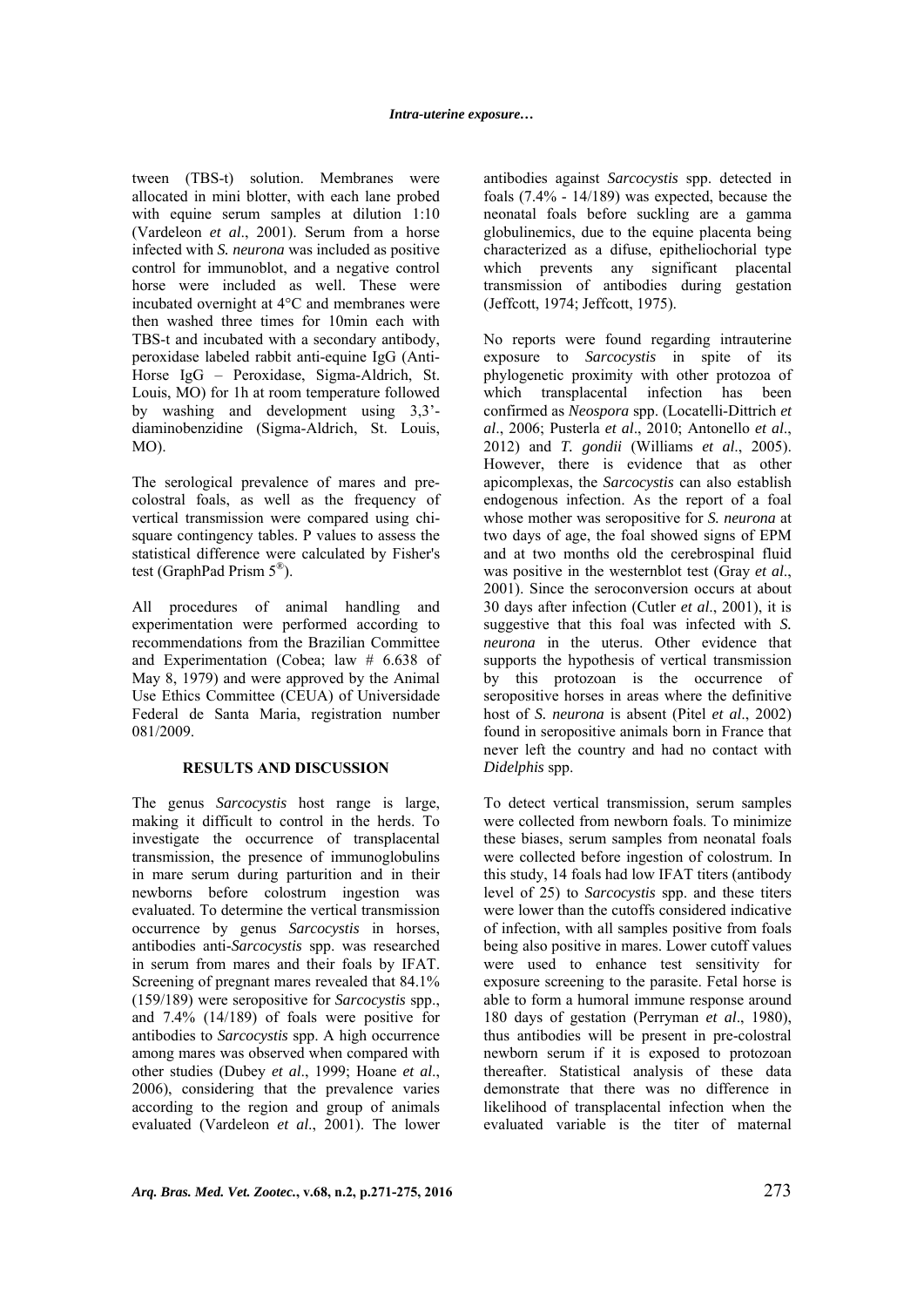antibodies. This way, it can be stated that the antibody detected in newborns' serum without passive immunity ingestion by colostrum could be the intrauterine infection occurrence and the development of adaptive immunity for infants. Therefore, in this study the foals that were seropositive and that were born of seropositive mares may indicate that vertical transmission may be occurring among the studied horses.

Serological tests can generate false results due to cross-reaction with associated parasites, but this risk was decreased by the methodology used. No positive foal samples by IFAT were positive for immunoblotting, indicating that animals were not infected with *S. neurona*. The IFAT has specificity and sensibility similar to immunoblot, the gold standard test for *S. neurona*. Moreover, despite genera belonging to the same phylum sharing some surface antigens, a result is positive only if the entire *Sarcocystis* merozoites surface was fluorescent (Duarte *et al*., 2003). The immunoblot test detects the presence of *S. neurona* specific antibodies in serum and cerebrospinal fluid, with sensitivity and specificity to nearly 100% based on the elimination of cross-reactivity with *S. cruzi* (Granstrom *et al*., 1993; Rossano *et al*., 2000).

#### **CONCLUSION**

This study demonstrated the intra-uterine exposure to *Sarcocystis* antigens in horses, showing an occurrence of antibodies against *Sarcocystis* spp. not only in mares, but in their foals. Before colostrum ingestion these occurrences were reduced.

## **ACKNOWLEDGMENT**

The authors would like to thank the BioRep and Virology from UFSM, for the availability of equipment and veterinary practitioners Paulo N. L. Bergamo, Friedrich Frey Jr. and Sabine Kasinger for their cooperation. We also thank CNPq, CAPES and FAPERGS for the financial support with the materials and equipment needed.

#### **REFERENCES**

ABD-ELNAEIM, M.M.M.; LEISER, R.; WILSHER, S.; ALLEN, W.R. Structural and haemovascular aspects of placental growth throughout gestation in young and aged mares. *Placenta*, v.27, p.1103-1113, 2006.

ANTONELLO, A.M.; PIVOTO, F.L.; CAMILLO, G. *et al*. The importance of vertical transmission of *Neospora* sp. in naturally infected horses. *Vet. Parasitol*., v.187, p.367- 370, 2012.

COOK, A.G.; BUECHNER-MAXWELL, V.; MORROW, J.K. *et al*. Interpretation of the detection of *Sarcocystis neurona* antibodies in the serum of young horses. *Vet. Parasitol.*, v.95, p.187-195, 2001.

CUTLER, T.J.; MACKAY, R.J.; GINN, P.E. *et al*. Immuno conversion against *Sarcocystis neurona* in normal and dexamethasone-treated horses challenged with *S. neurona* sporocysts. *Vet. Parasitol.*, v.95, p.197-210, 2001.

DUARTE, P.C.; DAFT, B.M.; CONRAD, P.A. *et al*. Comparison of a serum indirect fluorescent antibody test with two western blot tests for the diagnosis of equine protozoal myeloencephalitis. *J. Vet. Diagn. Invest.*, v.15, p.8-13, 2003.

DUBEY, J.P. Review of *Neospora caninum* and neosporosis in animals. *Korean J. Parasitol.,* v.41, p.1-16, 2003.

DUBEY, J.P. Toxoplasmosis. *J. Am. Vet. Med. Assoc.*, v.205, p.1593-1598, 1994.

DUBEY, J.P.; LINDSAY, D.S.; SAVILLE, W.J. *et al*. A review of *Sarcocystis neurona* and equine protozoal myeloencephalitis (EPM). *Vet. Parasitol*., v.95, p.89-131, 2001.

DUBEY, J.P.; LINDSAY, D.S. Neosporosis, toxoplasmosis, and sarcocystosis in ruminants. *Vet. Clin. Food. Anim*. v.22, p.22:645–671, 2006.

DUBEY, J.P.; VENTURINI, M.C.; VENTURINI, L. *et al*. Prevalence of antibodies to *Sarcocystis neurona, Toxoplasma gondii* and *Neospora caninum* in horses from Argentina. *Vet. Parasitol*., v.86, p.59-62, 1999.

FENGER, C.K.; GRANSTROM, D.E.; LANGEMEIER, J.L. *et al*. Identification of opossums (*Didelphis virginiana*) as the putative definitive host of *Sarcocystis neurona*. *J. Parasitol*., v.81, p.916-919, 1995.